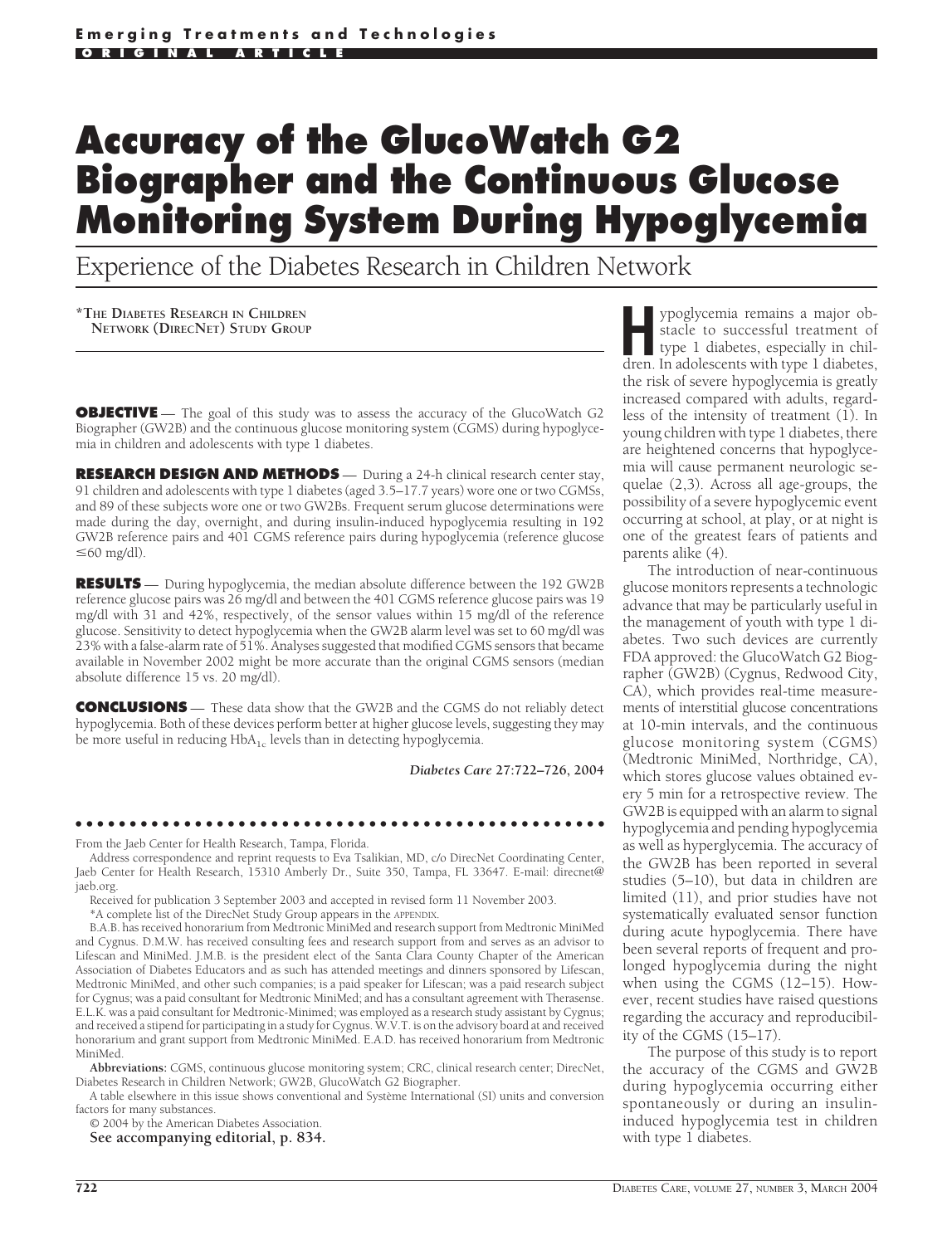# **RESEARCH DESIGN AND**

**METHODS** — The study was conducted by the Diabetes Research in Children Network (DirecNet). The study protocol, statistical methods, and informed consent procedures have been described in prior publications (18,19) and are briefly summarized herein.

The major eligibility criteria for the subjects included age 1–18 years, a clinical diagnosis of type 1 diabetes, and insulin therapy (either a pump or injections) for at least 1 year. Each subject used the GW2B and CGMS during a 24-h clinical research center (CRC) admission. To assess CGMS function over the entire 72 h of its life span, one-third of the subjects had the CGMS inserted 48 h before admission, one-third 24 h before admission, and one-third on admission to the CRC. Subjects were offered the option of wearing a second CGMS during the inpatient stay. After admission to the CRC, a GW2B sensor was placed and calibrated. A second GW2B sensor was placed at a later time so that there would be a minimum 2-hour overlap between the two GW2Bs and such that at least one GW2B would be functioning for the 24 h of serum glucose measurements. A One Touch Ultra Meter (Lifescan, Milpitas, CA) was used to obtain glucose measurements for calibrating the sensors.

Blood samples were obtained hourly during the day, every 30 min overnight, every 5 min for up to 90 min during an insulin-induced hypoglycemia test, and at additional times when the sensors were calibrated or if there were symptoms of hypoglycemia. Glucose measurements were made at the DirecNet Central Biochemistry Laboratory at the University of Minnesota using a hexokinase enzymatic method.

Subjects  $\geq 7$  years of age and of sufficient weight to accommodate extra blood sampling underwent an insulin-induced hypoglycemia test. The purpose of the hypoglycemia test was to assess sensor function during an acute fall in glucose levels into the mildly hypoglycemic range. If the pretest blood glucose was  $<80$  mg/dl, juice or other carbohydrate was given orally to raise the blood glucose above this level before starting the test. For the test, 0.05–0.10 units regular insulin/kg body wt were given by intravenous bolus injection. After 30 min, a second dose could be given if the target glucose  $(<55$  mg/dl) had not been achieved. For subjects who

did not reach a glucose level <55 mg/dl, the test ended after 90 min. For the subjects whose glucose decreased to  $<$  55 mg/ dl, sampling continued every 5 min after hypoglycemia treatment until the glucose level was -80 mg/dl. Treatment of hypoglycemia was with either oral or intravenous glucose at the discretion of the investigator.

For analysis, the GW2B glucose values were adjusted for a 17.5-min lag time and matched to reference serum glucose measurements drawn within  $\pm$ 5 min of the sensor reading except during the insulin-induced hypoglycemia test where the matching was within  $\pm$ 2.5 min. The CGMS glucose values were matched to reference serum glucose measurements drawn within 2.5 min of the sensor reading after adjusting for a CGMS lag time of 2.5 min. The lag times for the GW2B and CGMS principally represent the time involved to sample the interstitial fluid and measure the glucose. Thus, the GW2B value, when it appears on the device, represents the glucose level 15–20 min earlier.

The absolute difference was defined as the absolute value of sensor glucose value minus the reference glucose value. Sensitivity was defined as the percentage of reference values  $\leq 60$  mg/dl in which the sensor was also  $\leq 60$  mg/dl. The falsealarm rate was calculated as the percentage of sensor values  $\leq 60$  mg/dl in which the reference value was >60 mg/dl. During the course of the study, Medtronic MiniMed modified the sensor fabrication process that had been used since 1999. Accuracy analyses were conducted separately for the "original" and "modified" sensors. Statistical comparisons of the original versus modified CGMS sensors were conducted using the bootstrap (a resampling technique to determine the statistical margin of error) (20).

Hypoglycemic episodes occurring overnight (11:00 P.M.–6:00 A.M.) were defined as periods with at least two sensor glucose readings  $\leq 60$  mg/dl and no readings -70 mg/dl (the episode was considered to have ended when the glucose reading was  $>$ 70 mg/dl). Episodes were required to be separated by a period of at least 30 min with all sensor readings  $>$  70  $\,$ mg/dl. Only episodes during which there was at least one reference glucose measurement were counted. The episode was considered to be confirmed if there was at least one reference glucose value during the period that was  $\leq 70$  mg/dl and not confirmed if all reference values were -70 mg/dl.

**RESULTS** — The study included 91 subjects ranging in age from 3.5 to 17.7 (mean 9.9) years; 51% were female and 85% were Caucasian.

#### GW2B

The reference glucose was  $\leq 60$  mg/dl for 192 of the 3,672 GW2B reference glucose paired values. For the 192 reference glu- $\cos$  values  $\leq$  60 mg/dl, the median absolute difference of the GW2B values was 26 mg/dl; 31% of sensor values were within 15 mg/dl of the reference value.

Results were similar for hypoglycemic reference values compared with GW2B values obtained during the intravenous insulin test and those obtained at other times (Table 1). Among 45 subjects undergoing the intravenous insulin test, the reference glucose nadir was  $\leq 60$  mg/dl in 34 subjects wearing 48 GW2Bs during the test. Of these, the GW2B nadir was also  $\leq 60$  mg/dl for 12 (25%) case subjects, 61–80 mg/dl for 27 (56%), 81–100 mg/dl for 8 (17%), and >100 mg/dl for 1 (2%). Among the 11 subjects wearing 16 GW2Bs in whom the reference glucose nadir was -60 mg/dl, the GW2B nadir was  $\leq 60$  mg/dl in 1 of the 16 (6%).

For a hypoglycemia alarm setting of 60 mg/dl, GW2B sensitivity for detection of an actual serum glucose level  $\leq 60$ mg/dl (based on the reference glucose value) would be 23%; 51% of alarms would be false. The reference glucose was -80 mg/dl for 18% of these GW2B alarms  $\leq 60$  mg/dl. As can be seen in Table 2, greater sensitivity for detecting a true glucose value  $\leq 60$  mg/dl would be achieved by raising the alarm setting, but this is at the expense of progressively higher false-alarm rates.

During overnight monitoring (11:00 P.M.–6:00 A.M.), the GW2B reported 21 hypoglycemic episodes occurring in 16 subjects. A reference glucose value was obtained during 18 of the episodes. Hypoglycemia (reference value  $\leq 60$  mg/dl) was confirmed in 10 (56%) of the 18 episodes. In the eight nonconfirmed episodes, the lowest reference glucose value ranged between 75 and 108 mg/dl.

## CGMS

The reference glucose was  $\leq 60$  mg/dl for 401 of the 6,778 CGMS reference glucose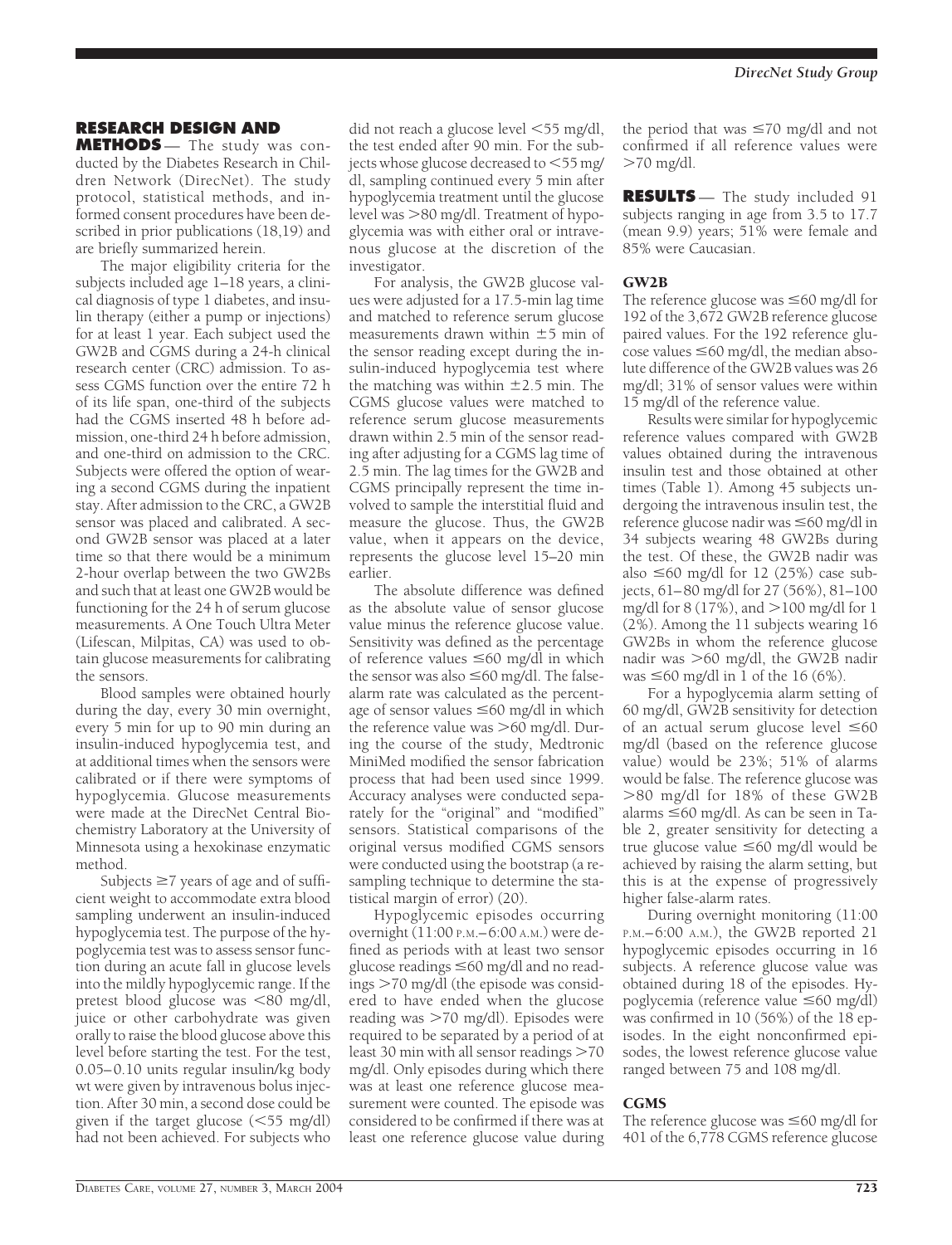|                                        | GW2B       |                                       |                | CGMS (original sensors) |                                       |                | CGMS (modified sensors) |                                       |                |
|----------------------------------------|------------|---------------------------------------|----------------|-------------------------|---------------------------------------|----------------|-------------------------|---------------------------------------|----------------|
|                                        | All        | During<br>intravenous<br>insulin test | Other<br>times | All                     | During<br>intravenous<br>insulin test | Other<br>times | All                     | During<br>intravenous<br>insulin test | Other<br>times |
| n                                      | 192        | 101                                   | 91             | 356                     | 218                                   | 138            | 45                      | 10                                    | 35             |
| Sensor glucose value                   |            |                                       |                |                         |                                       |                |                         |                                       |                |
| $\leq 60$ mg/dl                        | 44 (23%)   | 25(25%)                               | 19 (21%)       | 129 (36%)               | 89 (41%)                              | 40 (29%)       | 22 (49%)                | $6(60\%)$                             | 16 (46%)       |
| $61-80$ mg/dl                          | 70 (36%)   | 43 (43%)                              | 27 (30%)       | 108 (30%)               | 64(29%)                               | 44 (32%)       | 16 (36%)                | $1(10\%)$                             | 15 (43%)       |
| $81 - 100$ mg/dl                       | 48 (25%)   | 25(25%)                               | 23(25%)        | 65(18%)                 | 40 (18%)                              | 25(18%)        | 7(16%)                  | 3(30%)                                | $4(11\%)$      |
| $101 - 120$ mg/dl                      | 15 (8%)    | 4(4%)                                 | 11(12%)        | 21(6%)                  | 10(5%)                                | 11(8%)         |                         |                                       |                |
| $>120$ mg/dl                           | 15 (8%)    | 4(4%)                                 | 11(12%)        | 33 (9%)                 | 15(7%)                                | 18 (13%)       |                         |                                       |                |
| Absolute deviation*                    | 26(11, 40) | 24(15, 35)                            | 28(11, 46)     | 20(8, 37)               | 19(8, 35)                             | 21(9, 37)      | 15(9, 24)               | 10(5, 29)                             | 16(10, 24)     |
| Values within 15 mg/dl<br>of reference | 59 (31%)   | 27(27%)                               | 32 (35%)       | $147(41\%)$             | 90(41%)                               | 57 (41%)       | 23(51%)                 | 7(70%)                                | 16(46%)        |

**Table 1—***GW2B and CGMS accuracy during hypoglycemia for reference glucose values* <*60 mg/dl*

Data are *n* (%) and median interquartile range. \*Absolute value of sensor glucose minus reference glucose.

paired values. For the 401 reference glu- $\cos$ e values  $\leq 60$  mg/dl, the median absolute difference of the CGMS values was 19 mg/dl; 42% of sensor values were within 15 mg/dl of the reference value. There were 356 CGMS reference glucose pairs from original CGMS sensors and 45 pairs from modified sensors. The median absolute difference was 20 mg/dl for the original sensors compared with 15 mg/dl for the original sensors ( $P = 0.09$ ).

Results for hypoglycemia occurring during the intravenous test and at other times are presented in Table 1 for the original and modified sensors. During the intravenous insulin test, the reference glucose nadir was  $\leq 60$  mg/dl in subjects using 51 original sensors and three modified sensors. For the 51 original sensors, the sensor nadir was  $\leq 60$  mg/dl in 26 (51%), 61–80 mg/dl in 11 (22%), 81– 100 mg/dl in 12 (24%), and >100 mg/dl in 2 (4%). For the three modified sensors,

## **Table 2—***Hypoglycemia detection and falsealarm rates with varying "alarm" settings for reference glucose* <*60 mg/dl*

|                          | Sensitivity/false-alarm rate |                  |                  |  |  |  |
|--------------------------|------------------------------|------------------|------------------|--|--|--|
| Alarm setting<br>(mg/dl) | GW2B                         | CGMS<br>original | CGMS<br>modified |  |  |  |
| 60                       | 23/51%                       | 36/63%           | 49/58%           |  |  |  |
| 80                       | 59/67%                       | 67/68%           | 84/64%           |  |  |  |
| 100                      | 84/80%                       | 85/76%           | 100/75%          |  |  |  |
| 120                      | 92/85%                       | 91/83%           | 100/84%          |  |  |  |

\*False-alarm rate provides the percentage of time at each alarm setting that when the device would alarm the actual serum glucose would be >60 mg/dl.

the sensor nadirs were 42, 48, and 77 mg/ dl. Among the 10 subjects wearing 14 original CGMSs in whom the reference glucose nadir was >60 mg/dl, the CGMS nadir was  $\leq 60$  mg/dl in 2 of the 14 (14%). Among the six modified CGMSs worn by three subjects in whom the reference glucose nadir was >60 mg/dl, the CGMS nadir was also >60 mg/dl in all six.

Because the CGMS is retrospectively calibrated, real-time sensitivity for detection of hypoglycemia cannot be assessed. However, we evaluated the data as if the same level of accuracy would be present with prospective calibration. For an alarm setting of 60 mg/dl, the sensor sensitivity for detection of a glucose level  $\leq 60$  mg/dl (based on the reference glucose value) would be 36% for the original sensors and 49% for the modified sensors  $(P = 0.37)$ , and 63 and 58%, respectively, of alarms would be false. The reference glucose was -80 mg/dl for 39 and 15% of these original and modified CGMS alarms  $\leq 60$  mg/ dl, respectively. As with the GW2B, greater sensitivity for detecting a true glucose value  $\leq 60$  mg/dl is achieved by raising the alarm setting, but this is at the expense of a higher false-alarm rate (Table 2).

During overnight monitoring (11:00 P.M.–6:00 A.M.), the CGMS reported 30 hypoglycemic episodes (as defined in RE-SEARCH DESIGN AND METHODS) occurring in 25 subjects with original sensors and four episodes in 4 subjects with modified sensors. For 26 of the episodes with the original sensors and for three of the episodes with a modified sensor, a reference glucose value was obtained during the episode. Hypoglycemia (reference value  $\leq 60$  mg/dl) was confirmed in 8 (31%) of the 26 events detected by the original sensors and in all three detected with the modified sensors. For 12 of the 18 unconfirmed episodes with the original sensors, the lowest reference glucose value was -100 mg/dl.

**CONCLUSIONS** — This study was designed to evaluate the accuracy of the GW2B and CGMS in children and adolescents with type 1 diabetes. Because a critically important function of these sensors is in the detection and prevention of hypoglycemia, the current report focuses on performance of the devices during both induced and spontaneous reductions in serum glucose concentrations. Our results demonstrate that neither the GW2B nor the CGMS is accurate with respect to reporting glucose values in the hypoglycemic range. For reference serum glucose values that were  $\leq 60$  mg/dl, the median absolute differences of the GW2B and the original and modified CGMS sensors were 26, 20, and 15 mg/dl, respectively, and only 31, 41, and 51% of the sensor values, respectively, were within 15 mg/dl of the reference glucose values. Additionally, reference glucose levels did not confirm a substantial fraction of the low sensor values reported by both systems. As we have reported in detail elsewhere (18,19), the accuracy of the GW2B and the CGMS is considerably better when reference glucose levels are >100 mg/dl.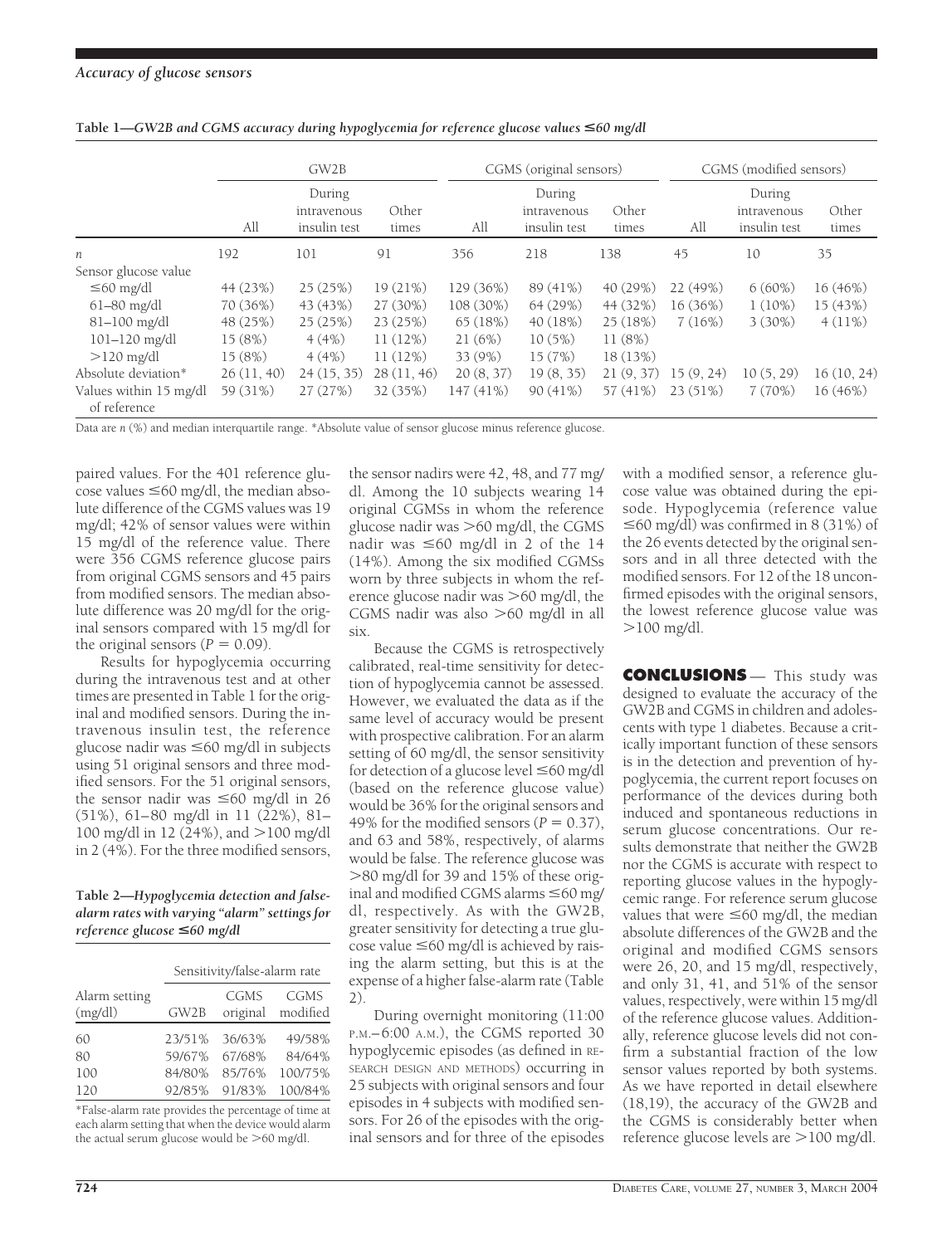A major benefit of real-time compared with retrospective glucose sensing is the capacity to equip the system with hypoglycemia alarms. Consequently, we also explored the sensitivity and specificity of a range of alarm settings for the detection of hypoglycemia using the GW2B and reference serum glucose values. However, it must be remembered that the glucose value appearing on the device is estimating the serum glucose level 15–20 min earlier. As indicated in Table 2, the GW2B alarm would have to be set at 120 mg/dl to capture at least 90% of actual serum glucose concentrations that were  $\leq$  60 mg/dl. However, at this setting, 85% of alarms would be false positives. Setting the alarm to trigger at a sensor value of 60 mg/dl would reduce the false-alarm rate to 51%, but only 23% of true low reference glucose levels would be identified. For hypoglycemic episodes detected by the GW2B overnight, only 10 of 18 were confirmed by a reference serum glucose obtained during the episode. A previous GW2B accuracy study in 66 children reported that with an alarm setting of 90 mg/dl, sensitivity was  $\sim$ 90% to detect a reference glucose level  $\leq 70$  mg/dl, but the false-alarm rate was  $\sim 70\%$  (11). In our data, an alarm level of 90 mg/dl would detect 72% of values  $\leq 70$  mg/dl with a false-alarm rate of 58%. In addition to its hypoglycemia alarm function, the GW2B has a "down-alert" function that alarms when the trend of sensor values indicates impending hypoglycemia. We are in the process of developing an analytic approach to assess this function of the GW2B.

The CGMS does not provide data in real time: glucose values are calculated using calibration values from both before and after the glucose sampling. Nevertheless, we evaluated how well the CGMS would alarm for hypoglycemia under the assumption that the accuracy would be similar in real time. It is likely that accuracy would be lower with prospective calibration, so these results should be considered to be the best-case scenario for the CGMS. Similar to our findings with the GW2B, sensitivity was relatively low with an alarm setting of 60 mg/dl, although better with the modified sensors than with the original sensors. As with the GW2B, setting a higher alarm setting increased sensitivity but at the expense of a high false-alarm rate.

For hypoglycemic episodes detected overnight by the original CGMS sensors,

only 8 of 26 were confirmed by a reference serum glucose obtained during the episode. Although there were only three nocturnal episodes of hypoglycemia with the new sensors, all were confirmed by the reference glucose measurements. Several studies that have used the original CGMS sensors to evaluate metabolic control in children and adolescents with type 1 diabetes have reported an unexpectedly high incidence of asymptomatic hypoglycemia, especially at night (12–14). McGowan et al. (15) recently examined CGMS function at night in seven children with type 1 diabetes. In that study, four of five nocturnal hypoglycemic episodes that were detected by the CGMS could not be verified by reference glucose measurements. Guerci reported the CGMS's sensitivity to detect hypoglycemia to be 33% (similar to what we found using original sensors) (21). Our data support the contention that previous clinical studies using the CGMS in children with type 1 diabetes overestimated the true incidence of hypoglycemia.

Because the GW2B and CGMS are more accurate in sensing high versus low glucose values, (18,19) the systems are likely to be of value in adjusting bolus and basal insulin doses in individuals with elevated  $HbA_{1c}$  levels. For the GW2B, the accuracy for low glucose values limits the feasibility of its alarm function. Whereas some users will accept a high false-alarm rate to detect a high proportion of low glucose values, many will not. Thus, for many users, the greatest value of the GW2B may be for detecting trends and not for serving as a sentinel for hypoglycemia. The accuracy of this early generation of glucose sensors is reminiscent of the early generations of glucose meters, which were less accurate than those currently available. Therefore, an expectation exists that future generations of sensors will have improved accuracy resulting in greater use for the detection of hypoglycemia.

**Acknowledgments**— Appreciation is expressed for the work also performed by the CRC nurses at the five clinical centers.

# **APPENDIX**

## Writing Committee

Eva Tsalikian, MD; Roy W. Beck, MD, PhD; William V. Tamborlane, MD; H. Peter Chase, MD; Bruce A. Buckingham,

MD; Stuart A. Weinzimer, MD; Nelly Mauras, MD; Katrina J. Ruedy, MSPH; Craig Kollman, PhD; and Dongyuan Xing, MPH.

### The DirecNet Study Group

**Clinical centers.** This is listed in alphabetical order with clinical center name, city, and state. Personnel are listed for Principal Investigator (PI), Co-Investigator (I), and Coordinators (C). *1*) The Barbara Davis Center for Childhood Diabetes, University of Colorado, Denver, Colorado: H. Peter Chase, MD (PI); Rosanna Fiallo-Scharer, MD (I); and Jennifer H. Fisher, ND, RN (C). *2*) The Department of Pediatrics, University of Iowa Carver College of Medicine, Iowa City, Iowa: Eva Tsalikian, MD (PI); Michael J. Tansey, MD (I); and Linda F. Larson, RN (C). *3*) The Nemours Children's Clinic, Jacksonville, Florida: Tim Wysocki, PhD, ABPP (PI); Nelly Mauras, MD (I); Kristen M. Gagnon, MS, RD (C); Pauline Todd, RN (C). *4*) The Division of Pediatric Endocrinology and Diabetes, Stanford University, Stanford, California: Bruce A. Buckingham, MD (PI); Darrell M. Wilson, MD (I); Jennifer M. Block, RN, CDE (C); and Elizabeth L. Kunselman, RN, CDE (C). *5*) The Department of Pediatrics, Yale University School of Medicine, New Haven, Connecticut: William V. Tamborlane, MD (I); Stuart A. Weinzimer, MD (PI); and Elizabeth A. Doyle, MSN (C).

**Coordinating center.** The Jaeb Center for Health Research, Tampa, Florida: Roy W. Beck, MD, PhD; Katrina J. Ruedy, MSPH; Craig Kollman, PhD; Dongyuan Xing, MPH; Pamela S. Moke, MSPH; and Lara M. Labastie.

**Data and Safety Monitoring Board.** Dorothy M. Becker, MBBCh; Christopher Cox, PhD; Christopher M. Ryan, PhD; Neil H. White, MD, CDE; and Perrin C. White, MD.

**University of Minnesota Central Laboratory.** Michael W. Steffes, MD, PhD; Jean M. Bucksa, CLS; and Maren L. Nowicki, CLS.

**National Institutes of Health.** Gilman D. Grave, MD; Barbara Linder, MD, PhD; and Karen K. Winer, MD.

#### **References**

1. The Diabetes Control and Complications Trial Research Group: Effect of intensive diabetes treatment on the development and progression of long-term complica